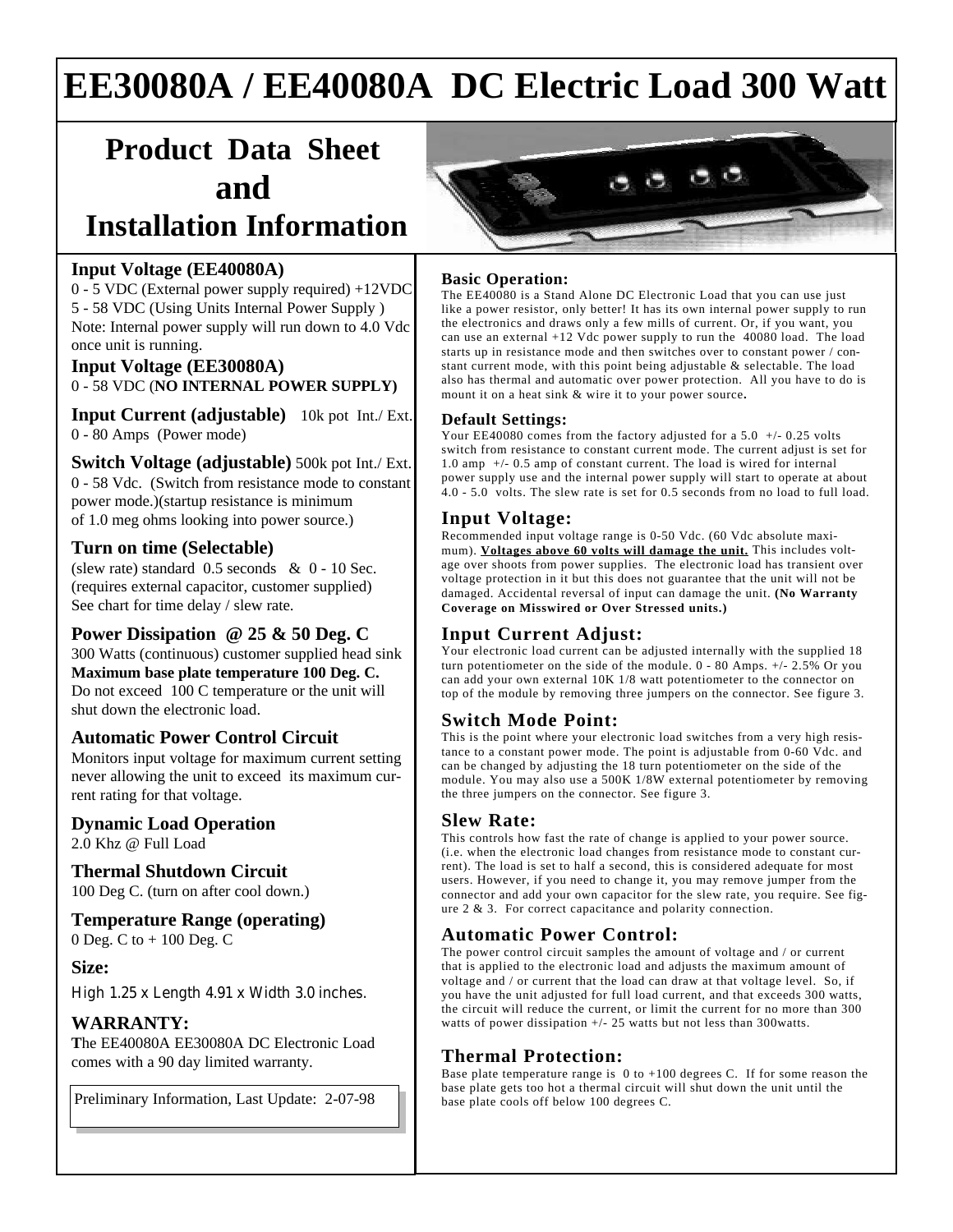#### **Internal / External Power Supply Operation:**

The EE40080A has its own internal power supply for running the control and operation circuitry of the unit. Voltage operation is from 5.0 to 58 Vdc and uses a little current ( typically 200 ma. avg.) from the power source that is connected to it. **Note: this current is not accounted for in the current monitor circuit.** The power supply will start to operate from 4.0-5.0 volts and once operational will continue to operate even if the voltage goes below 5.0 volts. If, however, you are going to use the unit at startup into a source that operates below 5.0 volts we suggest that you use an external power source to run the unit. The power supply should be  $a +12$  Vdc  $+/- 0.1$  volts @ 250 ma. with a well regulated output.

**Note:** when connecting two or more loads to one power supply, the loads will share a common return path to each load's ground ( i.e. you need a separate +12 volt supply for each isolated electronic load)

#### **Current Monitor Current Share Output:**

Full range output is from 0-0.4 volts with 0.4volts being full scale. This represents a 0-80 amp output, the output voltage is +/- 2.5% accurate at any point in that range. Current monitor can be measured at the connector on top of the module. This output can also be used to drive another unit as a slave load.

#### **Temperature Range:**

The operation range of the unit is 0 Degree C to +100 Degree C.

#### **Mechanical Mounting:**

When mounting the EE40080A to a heat sink make sure that you have good heat conductivity and thermal flow. For your application try not to exceed the maximum temperature range of the unit. Use all mounting holes to get the best thermal bond / pressure that you can, to the heat sink In most cases, adding thermal compound should help in heat transfer or use a metal heat transfer strip to help in the heat conduction.

**Note: You should test each base plate to make sure that you are not exceeding +100 degree C. temperature range at your full load operation. Not all heat sinks and base plates conduct heat in the same manner or dissipate heat equally.**

#### **Warranty:**

**What does your warranty cover:**

Any defect in material or workmanship.

**For how long after purchase:**

90 days for unit replacement.

The warranty period for exchange unit begins with date sent.

#### **What will we do:**

Provide new or, at our option, replacement for repair of your unit.

#### **How do you get service:**

Get a return authorization number from the factory, or call the factory for a replacement unit and one will be charged to your account. When the returned unit arrives and is evaluated as a good unit it will be credited to your account.

#### **What does your warranty** *not* **cover:**

 Customer instructions. The installation manual provides information regarding operation. Installation and set-up. Damage from misuse or neglect. Unit that has been modified or incorporated into other products.

#### **How does state law relate to this warranty:**

 This warranty gives you specific legal rights and you may also have other rights which vary from state to state.



#### **Figure 1.**

**Input Power Table:** ( Volts )  $x$  ( Amps ) = Watts

| uF''s 20.0Vdc 0.02 0.03 0.70 0.14 0.28 57 1.13 2.26 4.50 9.0    |  |  |  |  |  | 18.0 |
|-----------------------------------------------------------------|--|--|--|--|--|------|
| Time Seconds .002 .035 .007 .014 .028 .057 0.113 0.226 0.45 0.9 |  |  |  |  |  | 1.8  |
|                                                                 |  |  |  |  |  |      |

#### **Figure 2. Slew Rate ( speed of turn on ) +/- 10%** (100k) x (Ext. Cap. in  $uF$ ) = Up Time Apx.

 $(3.3k)$  x (Ext. Cap. in uF) = Down Time Apx.



#### **Special Connection & Operation**

Parallel Operation: (Yes) just parallel the inputs of two or more modules. Each load will need to be adjusted separately except if you are using current share.

#### **Quality is a continuous on-going effort at Executive Engineering. We do what others only wish they could do. Our goal is to have you tell your friends what a great product we have.**

 **President**

**EXECUTIVE ENGINEERING** 3143 N.W. 41st Street LAUDERDALE LAKES, FL. 33309-4934<br>David G. Weber E-MAIL: Sales@Exec-Eng.com || WEB: HTTP://www.Exec-Eng.com/ || PHONE/ FAX/ V-MAIL/ (954) 485 - 0177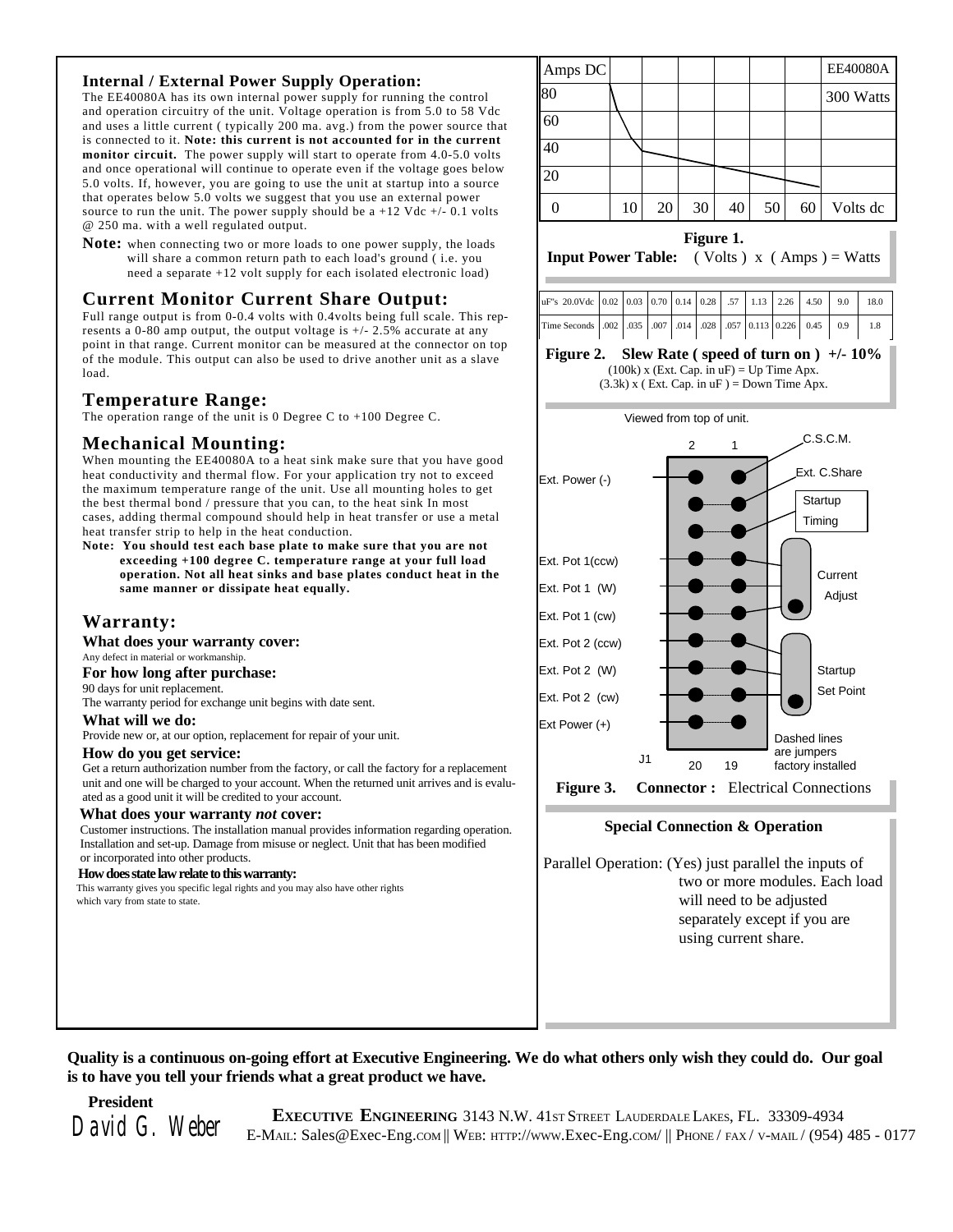### **How to install your electronic load and typical hookup option information.**



To add a **Power On-Off switch** remove the jumper on J1 pins 19 & 20 and replace that jumper with a switch. The switch must be capable of handling 250 mA. @ 12 VDC. **Note: DO NOT hook the power supply of one electronic load to the other!** To switch more than one load On-Off at a time, use a multi-pole switch.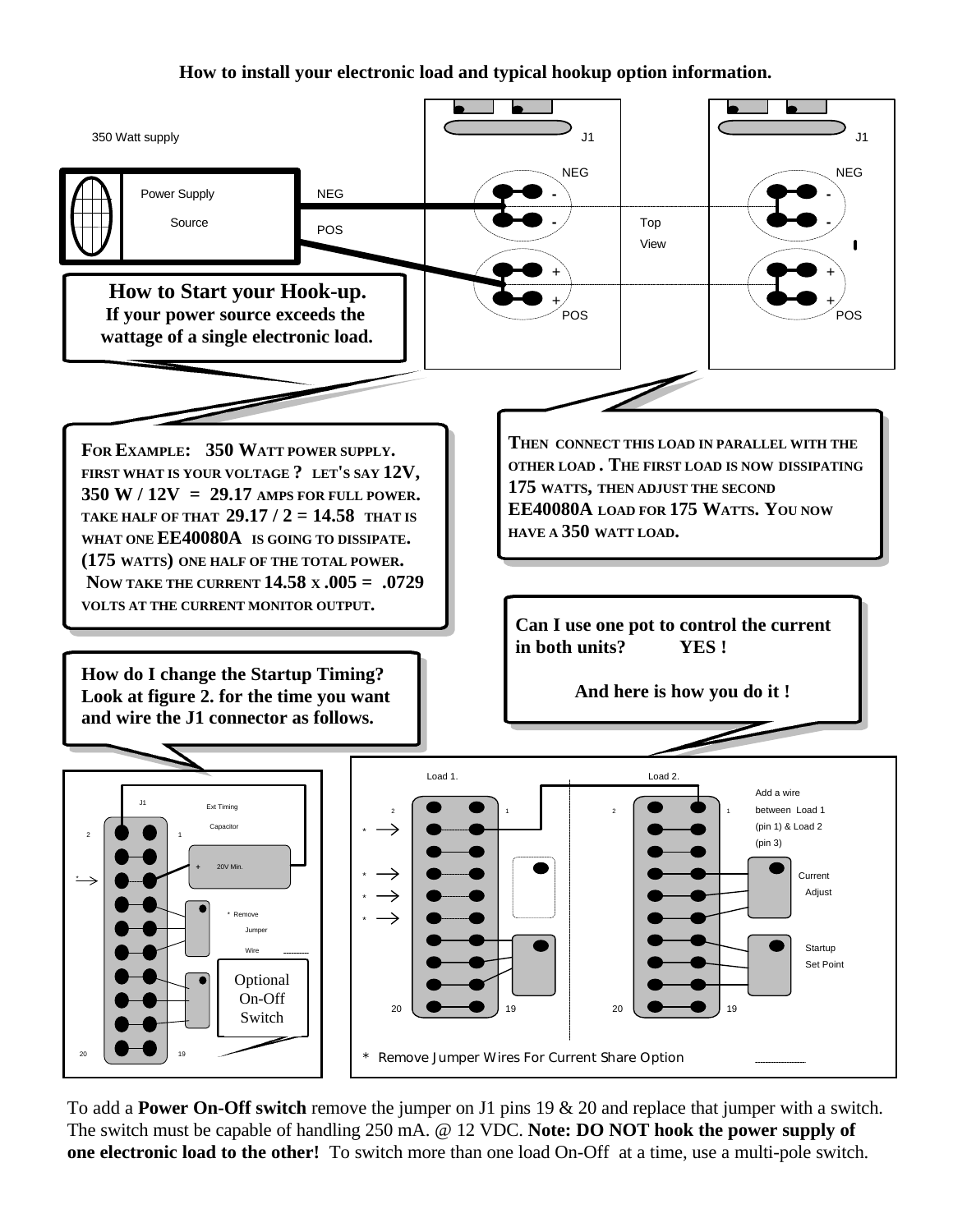## **FAQ ( Frequently Asked Questions )**

### **What is an electronic load ?**

An electronic load dissipates power just like a power resistor.

### **Why is an electronic load better than a power resistor?**

With an electronic load you have better current control versus power dissipation at low resistance levels. For example, you have to have several different power resistors at 250 Watts for different voltages versus one electronic load.

#### **What is paralleling & what advantage do I have using it?**

Just like with resistors, in most cases, you can parallel electronic loads of the same type... The load will share the power just like a resistor. And, in some cases, loads that have current share need only one adjustment potentiometer to control all the electronic loads at the same time.

### **Do I have to use a HEAT SINK with the EE400xx series?**

Yes..Yes..Yes...! First, you need to know how much heat you are going to dissipate. In some cases, for low heat dissipations, you may only need to mount the electronic load to the side of your test box. But, when you get up around that 15 watt level you will need a full fledged heat sink. The following factors should be considered - Is the unit going to be run in a continuous mode or intermittent mode? What is the ambient air temperature? If you are going to use the unit in a BURN-IN room that is at 50 C. you will need more heat dissipating ability. If you look in the Wakefield Heat Sink Book, the EE400xx series is designed to mount directly to 392 & 860 series heat sinks. Or, you can use the AAVID high power series heat sinks. The EE400xx / EE300xx was designed to be used on any heat sink with a 3.150 hole spacing, of which there are numerous ones that fit this specification. You can use heat sinks that are either forced air cooled or convection cooled. And. of course, forced air cooling works better than convection cooling. Also, forced air cooling will allow you to use a smaller heat sink.

### **Do I have to use an insulator with the EE400xx /EE300xx series?**

No..! You can mount the electronic load directly to the heat sink. The base plate of the electronic load is isolated electrically.

### **Can I use current share with more than one unit?**

Yes..! You can use up to 4 units in parallel. Beyond this the current sharing may become unequal.

### **What does the Start-up set point do for me?**

In some cases, the source that is hooked to the electronic load can not start-up into a constant current or can only start-up after it has reached a certain voltage level. The EE400xx /EE300xx series allows you to set the point at which your electronic load will switch from its resistance mode to its constant current mode.

## **What advantages do I have with constant power?**

Most measurement and burn-in is done in constant power or constant current. This allows the current from the power supply, or power source, to remain at the same same power though the voltage may be changing somewhat.

## **What happens if the power supply shuts off and then restarts?**

Every time the power supply shuts off, the electronic load will recycle just as it did at startup. If for some reason the power supply voltage starts to droop (goes lower ) the EE400xx series load will continue to work even below the 5 volt startup level.

## **Can I run two EE400xx \ EE300xx in series to increase the voltage range?**

In theory this may work. In practice it may not. A lot of factors must be taken into consideration. You should contact the factory before trying something like this. (**There are some modes that you can not use...)**.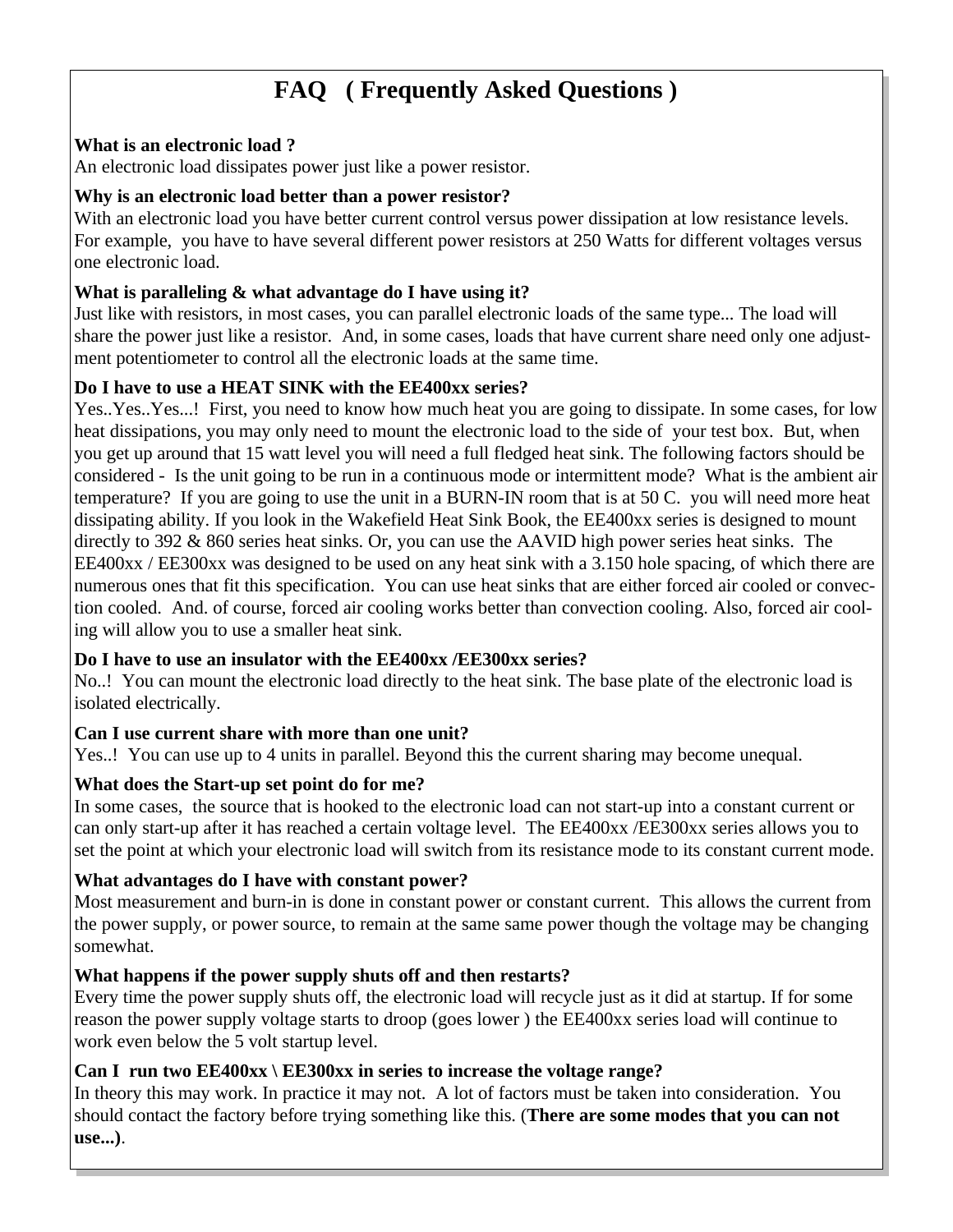## **Can I use a computer to controlled a dc source, to control the electronic load?**

Yes you can! Note: If you use this to control the load, there is **NO Automatic Power Control, Over Temperature, or Startup Time Delay,** in the load. You are now controlling that.

## **Can I run the load in true constant current mode?**

Yes! but you will have No Automatic Power Control, Over temperature, or Startup Time Delay.

## **Does the electronic load power supply shut off if I add a power On-Off switch?**

No. The loads power supply will run whenever there is enough power / voltage supplied to it. However, by adding a power On-Off switch you will be able to switch the internal power control electronics on and off in the load. (For the EE300xx series this turns the electronic load on-off)

## **How much current can the CMCS (current monitor current share) supply?**

The maximum load should be no more than a 4.0 K ohms. About 3 - 4 ma.

## **What is the maximum size of the timing capacitor?**

The size is not the problem, the leakage is. The maximum leakage can be no more than about 50 uA and still work well. The leakage is a factor in the timing circuit, and when using very large capacitors may be more of a factor for timing.

## **Should I use All of the Current Input Pin when connecting the load?**

In most cases yes. Each input pin is designed to handle about 25 Amps. By using more than one pin your total input load resistance will be lower. This can be very important to low voltage power supply sources. Otherwise you may not be able to get the maximum current that you desire.

## **What is the maximum ON-Resistance of the electronic load?**

About 0.01 ohms when you add all the circuits together. So, for example, how much current at 2 volts? Well that would be about 134 amps but the automatic power control will limit you to 80 Amps.

## **Can I use the electronic load below 2 volts?**

Yes. But remember you will need very large gage wire to get large currents to the load... in fact the gage of the wire may be more of a limiting factor to current than the electronic load is.

## **When using a power supply to run the electronic load externally, for low voltage operation, can I use it for more than one electronic load?**

Yes. But the loads that are hooked to that power supply will have a common ground. I.E. the power sources that are connected to the electronic loads will have a common ground and will not be isolated.

## **Can I put a short circuit switch across the electronic load?**

**NO ! NO ! NO !** This is not recommended. Most of the time you will have transients that exceed the input voltage rating of the electronic load. This is especially true with higher voltages. This may cause the electronic load to be damaged. Our suggestion is have a separate load control switch that switches the power source away from the electronic load and switches it to only the shorting switch in use. Remember to switch both the positive and the negative lines, not just one line, to the shorting device.

## **What is the difference between the EE40080A and the EE30080A?**

The only difference is the internal power supply components. The EE30080A does not have a power supply in the unit. This was done to save cost to our customers and give the unit different power supply isolation options for our customers.

## **Do I need to FUSE the bias supply power?**

]

Yes! Yes! Yes! Both the positive and the negative inputs to the bias power need to be fused ... a 32 Vdc @ 1/4 Amp. Pico Fuse should be used on both inputs and Do Not use a larger Fuse as this may damage the circuits inside the Electronic Load.

## **Remember, if you can't find the answer here, Call us, Fax us, E-mail us, Write us. We will get back to you just as soon a possible with your answer!**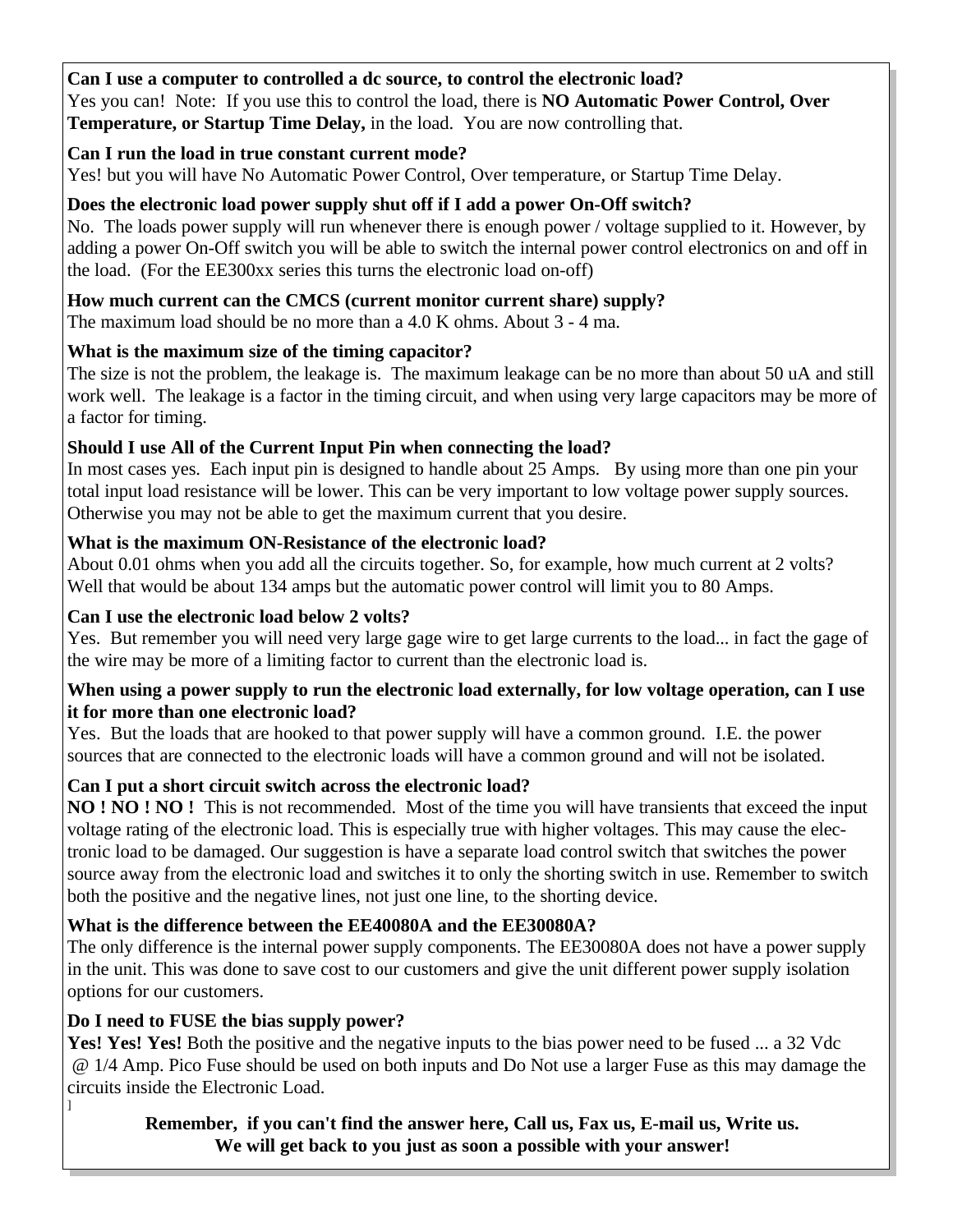## **Test & Operation Setup of EE40080A & EE30080A**

- **1. Read all of the information on these pages.**
- **2. Determine if you are using an EE40080A or an EE30080A**
- **3. Note: any series that starts with an EE300xx will require an external power supply of 2 Vdc @ 0.250 Amps. Also, the power supply should be of an isolated type.**
- **4. If you are using the EE400xx series, the unit has a built in power supply that will supply power to the internal circuits. This power supply starts to work at about 3-5 vdc.**
- **5. If the unit is from the factory, it is set as follows: the unit is set to turn on at 5.0 Vdc input and will draw 1.0 Amps at all voltage levels above 5 Vdc.**
- **6. Should you be using a used unit the first step is to turn the current pot clockwise until you hear it click or 18 turns.**
- **7. Then turn the startup pot counterclockwise until you hear it click or 18 turns.**
- **8. At what voltage do you want to turn the load on? For the power supply or circuit you want to test with the electronic load usually a good choice is to have the startup pot adjusted to approximately 10% of the full voltage.**
- **9. If necessary, next hook up the bias supply (12VDC).**
- **10. Apply the turn-on voltage you want to the main power input terminals and adjust the startup pot clockwise until you measure a voltage on pin 5 of J1 to pin 2 of J1 of approximately 10 - 12 Vdc. This tells you that the startup timing circuit is on. If you have 0-2 Vdc the circuit is in the Off mode and the unit will not allow any current to flow.**
- **11. Adjust the current pot counterclockwise until you get current flow. You may use an amp meter current probe or measure the millivolts or volts from Pin 1 - J1 to Pin 2 - J1 to derive the current you are drawing from your power supply or circuit. ( 10.0 mv per Amp ) .**
	- Note: To get an accurate reading of current at low power you may want to measure the off set voltage with no current from the current monitor circuit. Then, by subtracting the offset voltage, you can obtain a more accurate current reading. Remember that this is not a precision load and it has a total of a 5% tolerance.
- **12. Your Electronic Load should now be fully operational.**

## **Current Share Operation & Setup**

- **13. For each load that is going to be current shared you should perform steps 1 10 first. You will need to pick one load that is going to be your master load. This load will control all the other loads. (Maximum slave loads recommended is 3).**
- **14. You will need to make a cable and wire the current monitor output from Pin 1 J1 master load to Pin 4 - J1 of all the (Slave Loads) and remove the jumpers on pins (3-4),(7-8),(9-10),(11-12). Note: You can not current share with one load running positive voltage and another load running a different voltage. The loads have a common ground using the internal or external bias power supply. You can only current share a single power source.**

## **Remote Control Setup & Operation**

- **15. Note: In using the remote control, the power foldback, startup time delays and thermal protection are disabled... ! ( Maximum power can be exceeded ) It is the customers responsibility to make sure the power level is not in excess of the 300 watt level at any voltage or exceed a temperature of 100C on the unit's base plate.**
- **16. Remove jumpers (7-8), (9-10), (11-12). Apply a dc voltage (0-4.0Vdc) from Pin 10 J1 positive and return ground to Pin 16, 2 - J1 Jumper (Pin 3-4). Your power supply voltage must be very stable and clean of noise (remember .11 volts is 1 Amp of power.) We suggest using a divider right at the connector of the electronic load to reduce the noise and add stability.**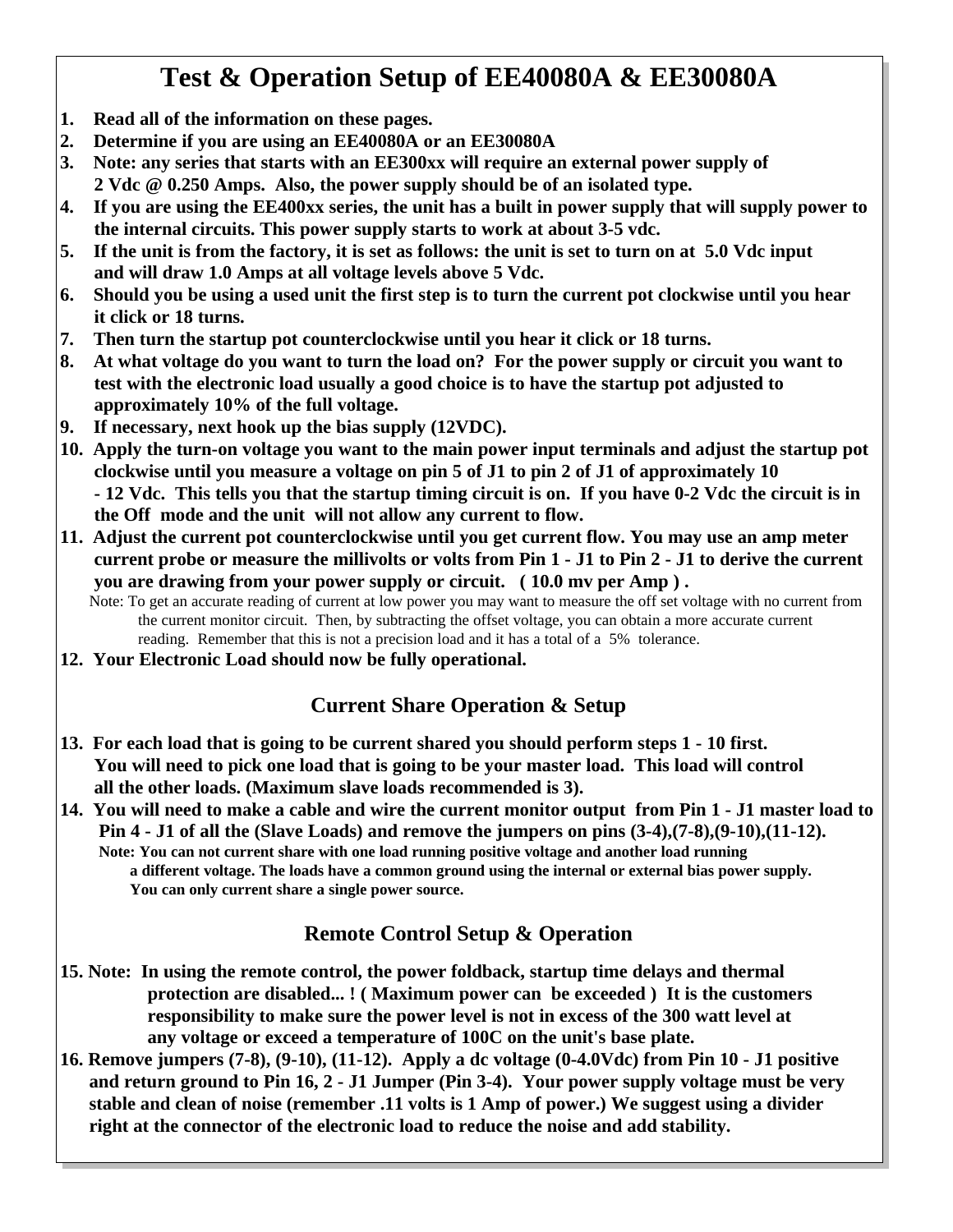## **Temperature Shutdown**

**17. The unit should never be allowed to go into thermal shutdown. If it does, when the unit cools it will turn on in constant current mode of operation (Bypassing time delay & resistance mode).**

## **Constant Power / Automatic Power Control**

**18. How can I tell if the power control circuit is working?**

 **Hook up an external power supply to the load input pins. Set the power supply to 10 Vdc. Measure Pin 12 - J1 for an approximate voltage of 3.0 Vdc. Then increase the power supply voltage output to 15 Vdc. The voltage at Pin 12 -J1 should have decreased to approximately 2.0 Vdc.**

Note: The constant power circuits adjust the reference voltage as the voltage goes up or down to the electronic load thereby adjusting the power (current ) the electronic load is pulling from the external power source.

## **Constant Current Operation**

**19. Can I operate the electronic load in true constant current mode? Yes, remember that by doing this you will disable the startup, Over temperature, and automatic power control circuits.**

 **First remove the jumper from Pin ( 11 - 12 )**

 **Then with a 1.5K 1watt resistor as well as a 5.1 Vdc Zener diode (1N5231B) connect the resistor from Pin 20 - J1 to the Banded side of the diode. Connect the other end of the diode to Pin 2 - J1 ( ground ). Also, connect a wire from the banded side of the diode to Pin 11 - J1. The electronic load will now run in constant current.**

Note: It is assumed that the jumpers are in use in the circuits and that they will stay in use unless we tell you to do something different.

## **Time Delay Adjustments**

**20. The time delay can be changed by removing the jumper from Pins ( 5 - 6 ) and connecting a new time delay capacitor from Pin 2 - J1 (ground) to Pin 5 - J1 (positive). See the time delay chart for capacitor size for the time delay you need.**

Note: The charge and discharge times are different.

## **Adding an External Bias Power Supply**

**21. If you are using an EE400xx series, and want to disable the internal power supply first remove the jumper from Pins (19 - 20) - J1. Next, connect a 12 Vdc @ 250 ma to Pin 20 - J1 (Positive) and Pin 2 - J1 (Return). Your 15 Vdc power supply should be set to within +/- 10 mv of 12 volts. Depending on the noise from your bias supply, you may have to add filter caps at the J1 connector input to reduce noise to the internal circuits.**

 **Remember that the (return) side of your bias supply is also connected to the (return / Neg ) side of the Electronic Load input side. We recommend that you use an isolated type bias power supply. The EE300xx series requires a bias power supply to operate.**